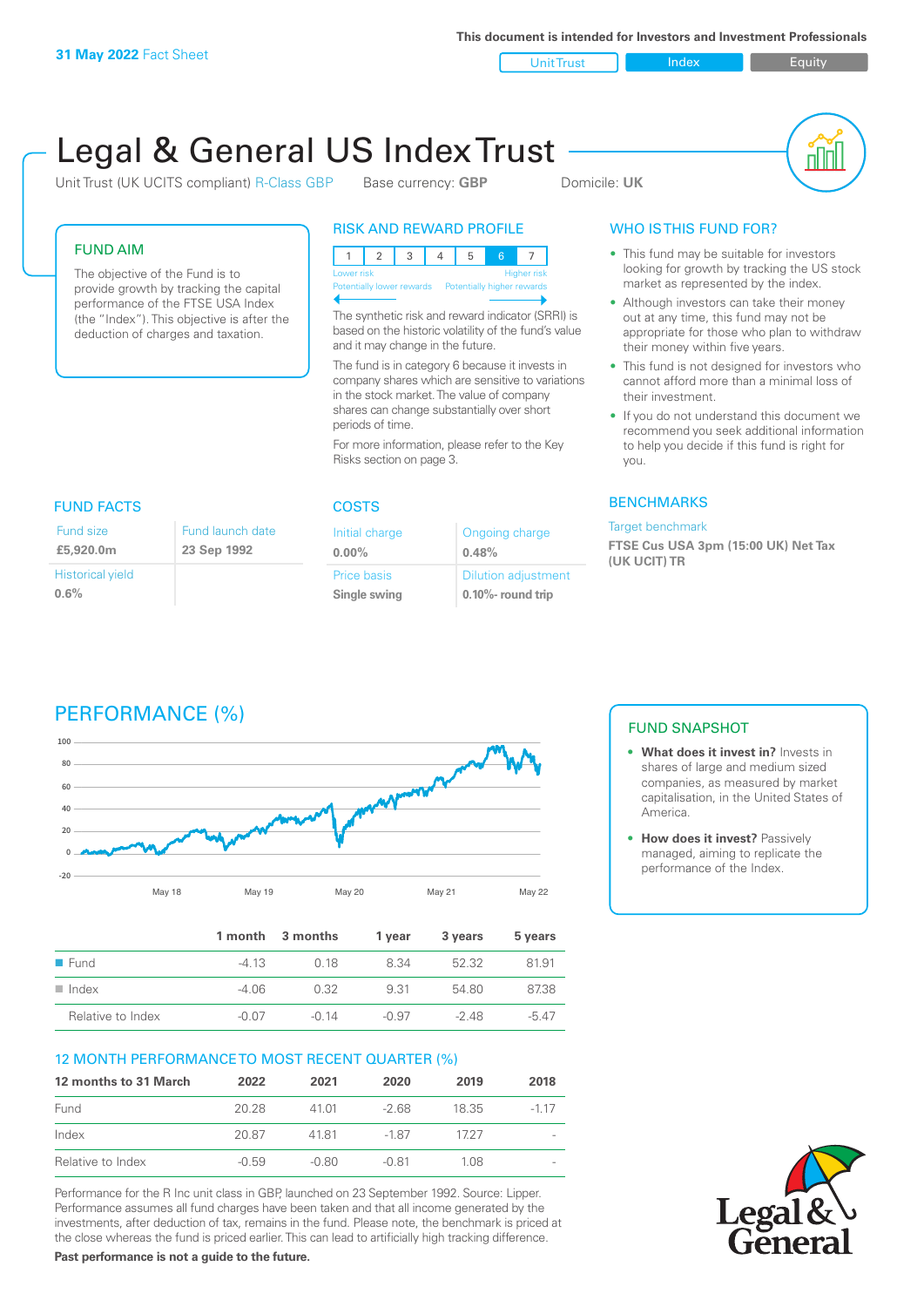### Legal & General US Index Trust

Unit Trust (UK UCITS compliant) R-Class GBP

### PORTFOLIO BREAKDOWN

All data sources are a combination of LGIM and the Fund Accountant unless otherwise stated. Totals may not sum to due to rounding. In order to minimise transaction costs, the Fund will not always own all the assets that constitute the index and on occasion it will own assets that are not in the index. The number of fund holdings can also differ from the index due to corporate events and proxy holdings.



#### SECTOR (%)

| 27.9 |
|------|
| 13.8 |
| 13.6 |
| 12.0 |
| 11.0 |
| 5.8  |
| 4.9  |
| 3.2  |
| 3.0  |
| 2.8  |
| 2.0  |
|      |

#### COUNTRY (%)

United States 100.0

#### MARKET CAPITALISATION (%) TOP 10 HOLDINGS (%)

| ■ Large              | 81.1 |
|----------------------|------|
| $\blacksquare$ Mid   | 18.9 |
| $\blacksquare$ Small | 0.0  |

■ Top 10 holdings 25.1% ■ Rest of portfolio 74.9% No. of holdings in fund 622 No. of holdings in index 622

| Apple              | 6.3 |
|--------------------|-----|
| Microsoft          | 5.6 |
| Amazon.Com         | 28  |
| Alphabet A         | 19  |
| Tesla              | 17  |
| Alphabet C         | 17  |
| Unitedhealth Group | 13  |
| Johnson & Johnson  | 1.3 |
| Meta Platforms A   | 12  |
| <b>NVIDIA</b>      | 12  |
|                    |     |



The Index Fund Management team comprises 25 fund managers, supported by two analysts. Management oversight is provided by the Global Head of Index Funds. The team has average industry experience of 15 years, of which seven years has been at LGIM, and is focused on achieving the equally important objectives of close tracking and maximising returns.